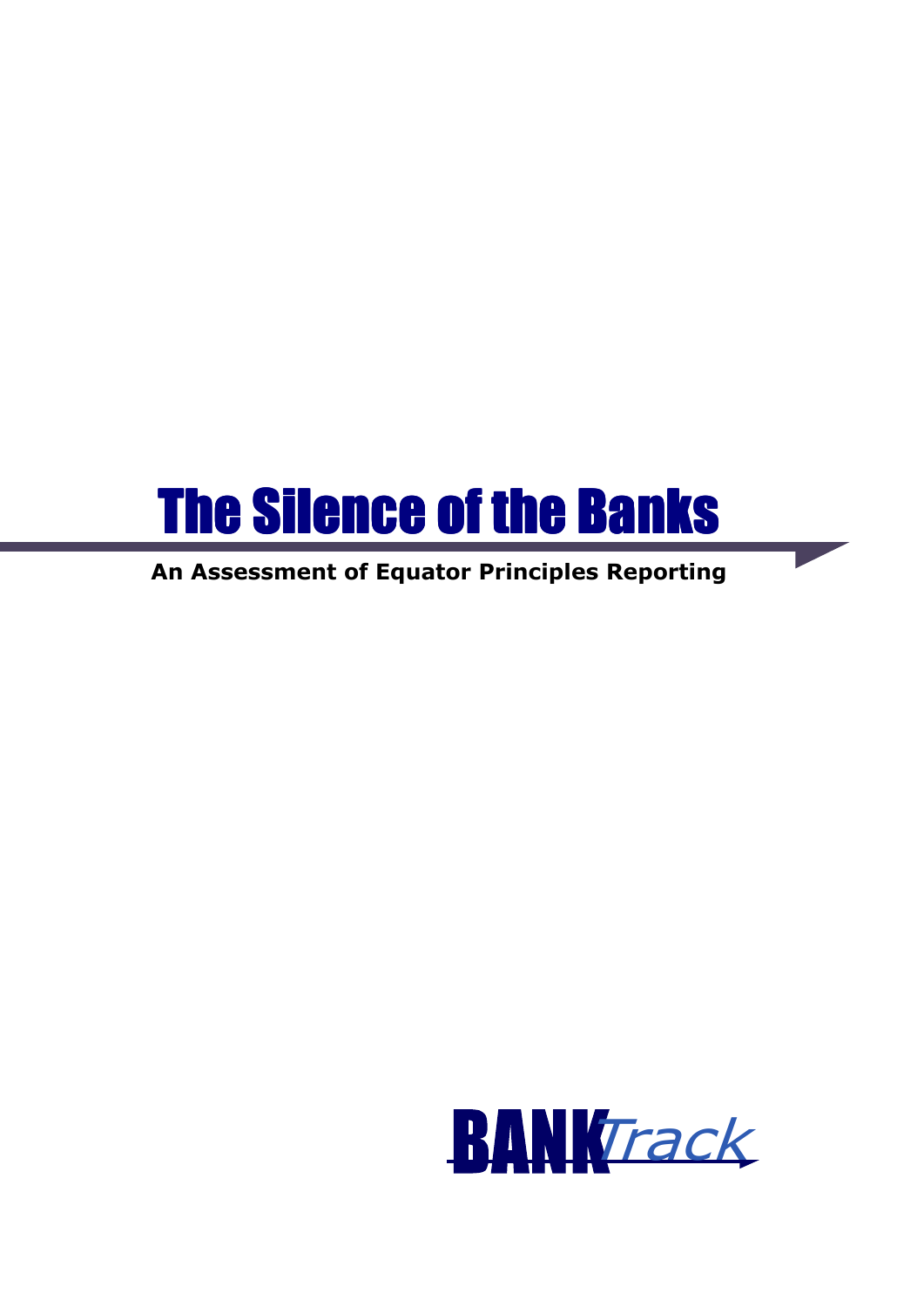## 1. Introduction

The revised version of the Equator Principles (EPII 2006) includes Principle 10 on reporting requirements. The principles states that, "...each EPFI<sup>1</sup> adopting the Equator Principles commits to report publicly at least annually about its Equator Principles implementation processes and experience, taking into account appropriate confidentiality consideration". It further clarifies in a footnote that "such reporting should at a minimum include the number of transactions screened by each EPFI, including the categorization accorded to transactions (and may include a breakdown by sector or region), and information regarding implementation". $2$ 

In a subsequent publication in May 2007 -Guidance to EPFIs on Equator Principles Implementation Reporting-<sup>3</sup>, the EPFIs clarified what needs to be reported in order to comply with Principle 10. The publication establishes minimum requirements for reporting and provides further suggestions on the extent of information to be disclosed as well as different formats for presenting this information.

This brief paper assesses what EPFIs are currently reporting against what is required in Principle 10 of the EPs and the *guidance*. In accordance with the guidance, a distinction is made between EPFIs who have adopted the EPs less than 6 months, up to 1 year and more than 1 year ago.

### Summary of findings:

The report shows that of the EPFIs that adopted the Equator Principles more than a year ago, 40% did not meet the minimum requirements, 19% meet them and 40% exceeded them. Two of the EPFIs who adopted the Principles less than a year ago have complied with the reporting requirements. These recent adopters comprise 19% of the total number of EPFIs.

The paper observes a weakness in the EPFI reporting requirements stemming from the introduction of the concept of a 'grace period' in the *guidance*. The *guidance* state that "in the first year, EPFIs could consider reporting only on their EP implementation efforts. The second year of implementation would require full reporting of number of transactions screened/reviewed and a discussion of EP implementation efforts"

The interpretation of this grace period is rather unclear in that it gives room for a contentious point on whether new EPFIs should report only on implementation of their EP efforts during the first year or at the end of the first year. The introduction of, and ambiguity associated with this grace period weakens the original intention of principle 10, as it does not encourage new EPFIs to report on how they intend to implement the EPs within their organisation.

l.

<sup>&</sup>lt;sup>1</sup> Equator Principles Financial Institution

<sup>&</sup>lt;sup>2</sup> Equator Principles, see http://www.equator-principles.com/documents/Equator\_Principles.pdf

<sup>3</sup> See http://www.equator-principles.com/documents/EPReporting\_2007-06-12.pdf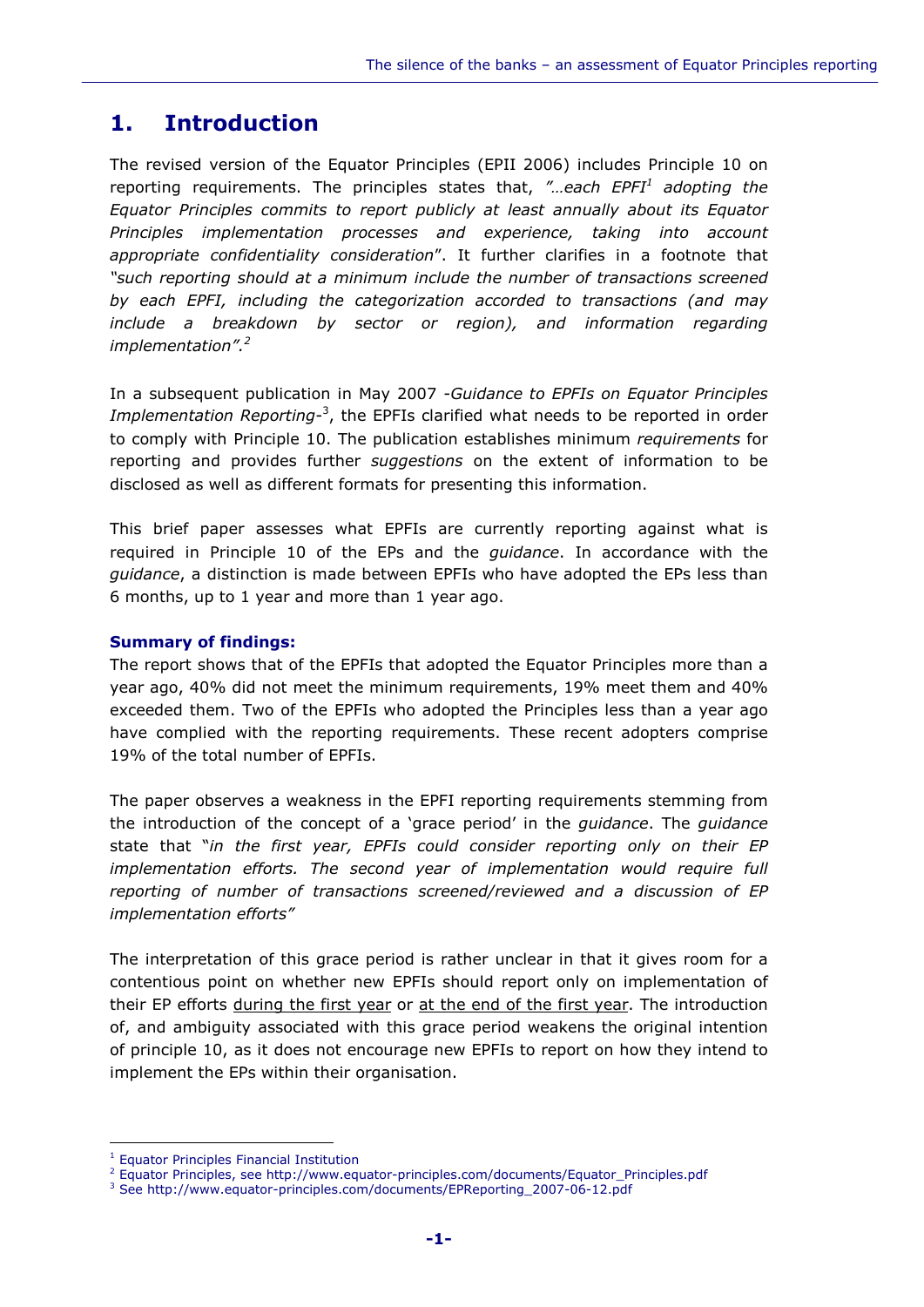Results from the assessment presented in section 2 (table 2 & 3) seem to corroborate this, as none of the new EPFIs so far reported on their efforts to implement EP even several months after adopting the EPs.

While we appreciate the fact that guidance on reporting have been issued, this paper further argues that the requirements and suggestions for EP reporting made in the guidance are wholly insufficient as a commitment from EPFIs to present complete and transparent information on their EP implementation to external stakeholders. Again, the assessment reveals that most EPFIs do not disclose relatively straightforward information as project names, action plans etc. This issue is further discussed in section 5.

Based on the results of this assessment, BankTrack maintains that there remains a lot to be done to ensure a satisfactory and transparent reporting on the EP by the EPFIs; at the moment, a substantial number of EPFIs are silent on how they intend to make the EPs work.

## 2. Methodology

### Information gathering:

We collected relevant information concerning all the EPFIs from various sources e.g. documented reports, websites, and statements. Data obtained include: date of adoption, report on implementation efforts, minimum reporting per type of project, reporting by region and sector, reporting on number of projects receiving review, number of projects reviewed and fully funded, number of projects that received independent review, number of exceptions or justified deviations, disclosure of case studies, report on dialogue with civil society.<sup>4</sup>

### Scoring on performance:

l.

We assigned a minimum scoring point for each reporting *requirement* as identified in the *guidance*. This scoring was then compared to the number of points a EPFI should get according to their time of adoption, by following the *quidance* (as explained in table 1).

Since according to the *guidance*, in the first year, new EPFIs could consider reporting only on their implementation efforts, while in the second year they should report fully on the number of transactions and add a discussion on their implementation efforts, we made a distinction between EPFIs with different adoption dates for the scoring.

We set the minimum number of points for an EPFI to comply with the *quidance* as 0 for EPFIs with less than 6 months of adoption, 1 for EPFIs with less than 1 year but more than 6 months of adoption, and 2 for EPFIs who adopted the EPs more than a year ago.

<sup>&</sup>lt;sup>4</sup> The Equator Principles web page on reporting, on which most of this review was based, was last updated on November  $30<sup>th</sup>$ . This paper has been updated until December  $1<sup>st</sup>$ .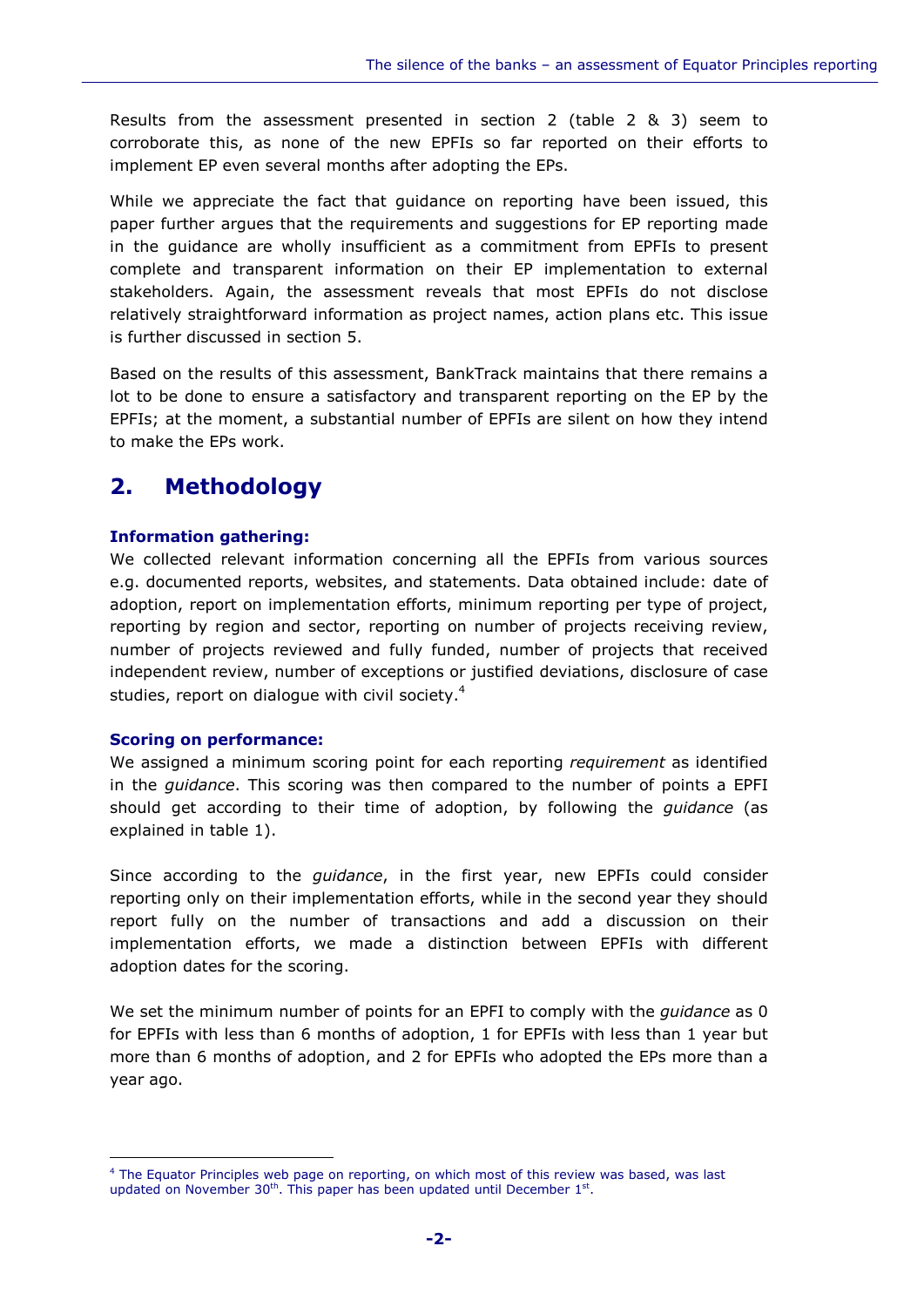| <b>Reporting requirement</b>                                                                                   | <b>EPFI</b> for less than                                        | <b>EPFI</b> for less than                                                  | <b>EPFI</b> for more than                        |
|----------------------------------------------------------------------------------------------------------------|------------------------------------------------------------------|----------------------------------------------------------------------------|--------------------------------------------------|
|                                                                                                                | 6 months                                                         | 1 year                                                                     | 1 year                                           |
|                                                                                                                | 0 - Not reported                                                 | 0 - Not reported                                                           | 0 - Not reported                                 |
| Description of implementation                                                                                  | 1 - Reported                                                     | 1 - Reported                                                               | 1 - Reported                                     |
| Category and number of projects reviewed                                                                       | 0 - Not reported                                                 | 0 - Not reported                                                           | 0 - Not reported                                 |
| (Minimum reporting)                                                                                            | 1 - Reported                                                     | 1 - Reported                                                               | 1 - Reported                                     |
| Category and number of projects reviewed,                                                                      |                                                                  |                                                                            |                                                  |
| disaggregated:                                                                                                 |                                                                  |                                                                            |                                                  |
| - by sector or                                                                                                 | 0 - Not reported                                                 | 0 - Not reported                                                           | 0 - Not reported                                 |
| - by region or                                                                                                 | 1 - Reported                                                     | 1 - Reported                                                               | 1 - Reported                                     |
| by stating number of projects reviewed at                                                                      |                                                                  |                                                                            |                                                  |
| marketing stage/appraisal and comparing                                                                        |                                                                  |                                                                            |                                                  |
| them to the ones fully funded or executed                                                                      |                                                                  |                                                                            |                                                  |
| Number of projects that received independent                                                                   |                                                                  |                                                                            |                                                  |
| review, or                                                                                                     |                                                                  |                                                                            |                                                  |
| Number of exceptions, or justified deviations,                                                                 | 0 - Not reported                                                 | 0 - Not reported                                                           | 0 - Not reported                                 |
| or                                                                                                             | 1 - Reported                                                     | 1 - Reported                                                               | 1 - Reported                                     |
| - Case studies, or                                                                                             |                                                                  |                                                                            |                                                  |
| Dialogue with civil society, NGOs and SRIs                                                                     |                                                                  |                                                                            |                                                  |
| <b>Evaluation:</b>                                                                                             |                                                                  |                                                                            |                                                  |
| Minimum number of points the EPFI should                                                                       | $\Omega$                                                         | 1                                                                          | 2                                                |
| get to comply with EP Reporting Guidance                                                                       |                                                                  |                                                                            |                                                  |
| Actual score                                                                                                   |                                                                  |                                                                            |                                                  |
| Valuation of performance with respect to the<br>minimum requirements of the EP reporting<br>guidance (options) | No reporting<br>$\bullet$<br>available<br>Exceeding<br>$\bullet$ | Not meeting<br>$\bullet$<br>Meeting<br>$\bullet$<br>Exceeding<br>$\bullet$ | Not meeting<br>$\bullet$<br>Meeting<br>Exceeding |

#### Table 1: Evaluation of EPFIs reporting according to the Guidance to EPFIs on EP Implementation Reporting

# 3. Findings

The following tables show the results of the evaluation of EP reporting by EPFIs.

Table 2: Results of Evaluation of the Reporting of EPFIs with less than 6 months of Adoption of the Equator **Principles** 

| <b>Banks</b>                       | <b>Date of adoption</b> | <b>Has the bank</b><br>reported? | Actual<br><b>Score</b> | <b>Evaluation of</b><br>performance with<br>respect to EP reporting<br>quidance |
|------------------------------------|-------------------------|----------------------------------|------------------------|---------------------------------------------------------------------------------|
| BankMuscat                         | 18 August 2007          | No                               | 0                      | No reporting available                                                          |
| CorpBanca                          | 19 July 2007            | No                               | 0                      | No reporting available                                                          |
| Export Development<br>Canada (EDC) | 25 October 2007         | No                               | 0                      | No reporting available                                                          |
| National Australia Bank            | 25 October 2007         | No                               | 0                      | No reporting available                                                          |
| Société Générale                   | 3 September 2007        | No                               | 0                      | No reporting available                                                          |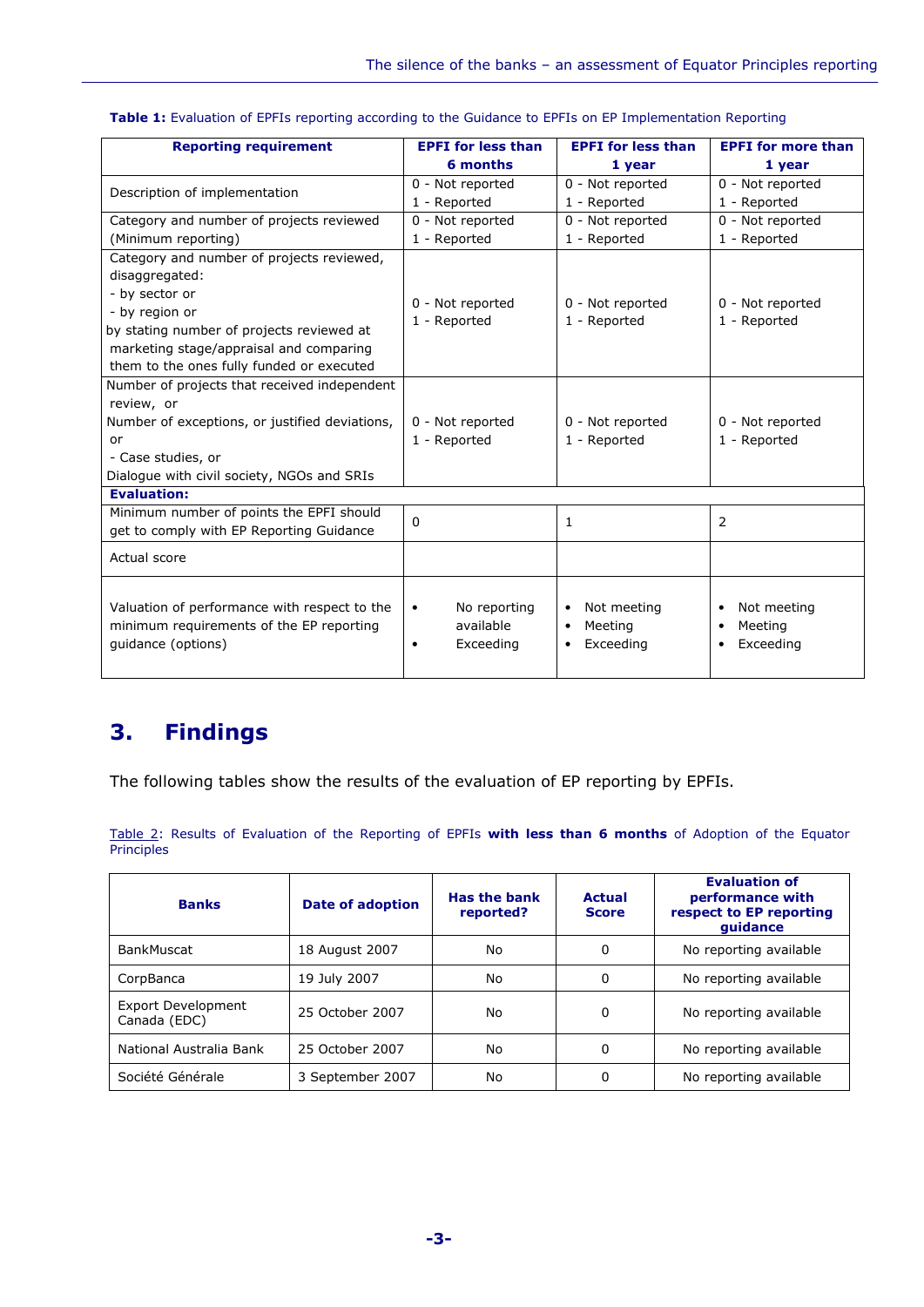Table 3: Results of Evaluation of the Reporting of EPFIs with less than 1 year and more than 6 months of **Adoption of the Equator Principles** 

| <b>Banks</b>            | <b>Date of adoption</b> | <b>Has the bank</b><br>reported? | <b>Actual</b><br><b>Score</b> | <b>Valuation of performance</b><br>with respect to EP<br>reporting guidance |
|-------------------------|-------------------------|----------------------------------|-------------------------------|-----------------------------------------------------------------------------|
| <b>CIFI</b>             | 6 April 2007            | Yes                              |                               | Exceeding                                                                   |
| <b>SEB</b>              | 3 April 2007            | Yes                              |                               | Meeting                                                                     |
| Banco Galicia           | 19 March 2007           | No                               | 0                             | Not meeting                                                                 |
| La Caixa                | 19 March 2007           | No                               | 0                             | Not meeting                                                                 |
| Nordea                  | 21 February 2007        | No                               | 0                             | Not meeting                                                                 |
| TD Bank Financial Group | 12 April 2007           | No                               | 0                             | Not meeting                                                                 |

Table 4: Results of Evaluation of the Reporting of EPFIs with more than 1 year of Adoption of the Equator Principles

| <b>Banks</b>                        | <b>Date of adoption</b> | <b>Has the bank</b><br><b>Actual</b><br>reported?<br><b>Score</b> |                | <b>Valuation of performance</b><br>with respect to EP<br>reporting guidance |
|-------------------------------------|-------------------------|-------------------------------------------------------------------|----------------|-----------------------------------------------------------------------------|
| <b>ABN Amro</b>                     | 4 June 2003             | Yes                                                               | 4              | Exceeding                                                                   |
| Citigroup                           | 4 June 2003             | Yes                                                               | 4              | Exceeding                                                                   |
| WestLB                              | 4 June 2003             | Yes                                                               | 4              | Exceeding                                                                   |
| ANZ Banking                         | 15 December 2006        | Yes                                                               | 3              | Exceeding                                                                   |
| <b>Barclays</b>                     | 4 June 2003             | Yes                                                               | 3              | Exceeding                                                                   |
| <b>BBVA</b>                         | 18 May 2004             | Yes                                                               | 3              | Exceeding                                                                   |
| Dexia                               | 18 September 2003       | Yes                                                               | 3              | Exceeding                                                                   |
| <b>HVB</b>                          | 4 June 2003             | Yes                                                               | 3              | Exceeding                                                                   |
| <b>ING Bank</b>                     | 23 June 2003            | Yes                                                               | 3              | Exceeding                                                                   |
| Millennium BCP                      | 2 January 2006          | Yes                                                               | 3              | Exceeding                                                                   |
| Mitsubishi UFJ Financial<br>(BTMU)  | 22 December 2005        | Yes                                                               | 3              | Exceeding                                                                   |
| Mizuho Financial                    | 27 October 2003         | Yes                                                               | 3              | Exceeding                                                                   |
| Nedbank                             | 10 November 2005        | Yes                                                               | 3              | Exceeding                                                                   |
| Royal Bank of Canada                | 21 July 2003            | Yes                                                               | 3              | Exceeding                                                                   |
| Royal Bank of Scotland              | 4 June 2003             | Yes                                                               | 3              | Exceeding                                                                   |
| <b>Standard Chartered</b>           | 8 October 2003          | Yes                                                               | 3              | Exceeding                                                                   |
| Sumitomo Mitsui Financial           | 23 January 2006         | Yes                                                               | 3              | Exceeding                                                                   |
| Unicredit <sup>5</sup>              | 4 June 2003             | Yes                                                               | 3              | Exceeding                                                                   |
| Westpac                             | 4 June 2003             | Yes                                                               | 3              | Exceeding                                                                   |
| Banco do Brasil                     | 3 March 2005            | Yes                                                               | 2              | Meeting                                                                     |
| Banco Espiritu Santo (BES<br>Group) | 16 August 2005          | Yes                                                               | $\overline{2}$ | Meeting                                                                     |
| Banco Itaú                          | 12 August 2004          | <b>No</b>                                                         | 2              | Meeting                                                                     |
| Calyon                              | 4 June 2003             | Yes                                                               | $\overline{2}$ | Meeting                                                                     |
| Credit Agricole <sup>6</sup>        | 4 June 2003             | Yes                                                               | $\overline{2}$ | Meeting                                                                     |

 $<sup>5</sup>$  Since HVB is a subsidiary of Unicredit, the same score and information applies for both</sup>

l.

 $^6$  Since Calyon is a subsidiary of Credit Agricole, the same score and information applies for both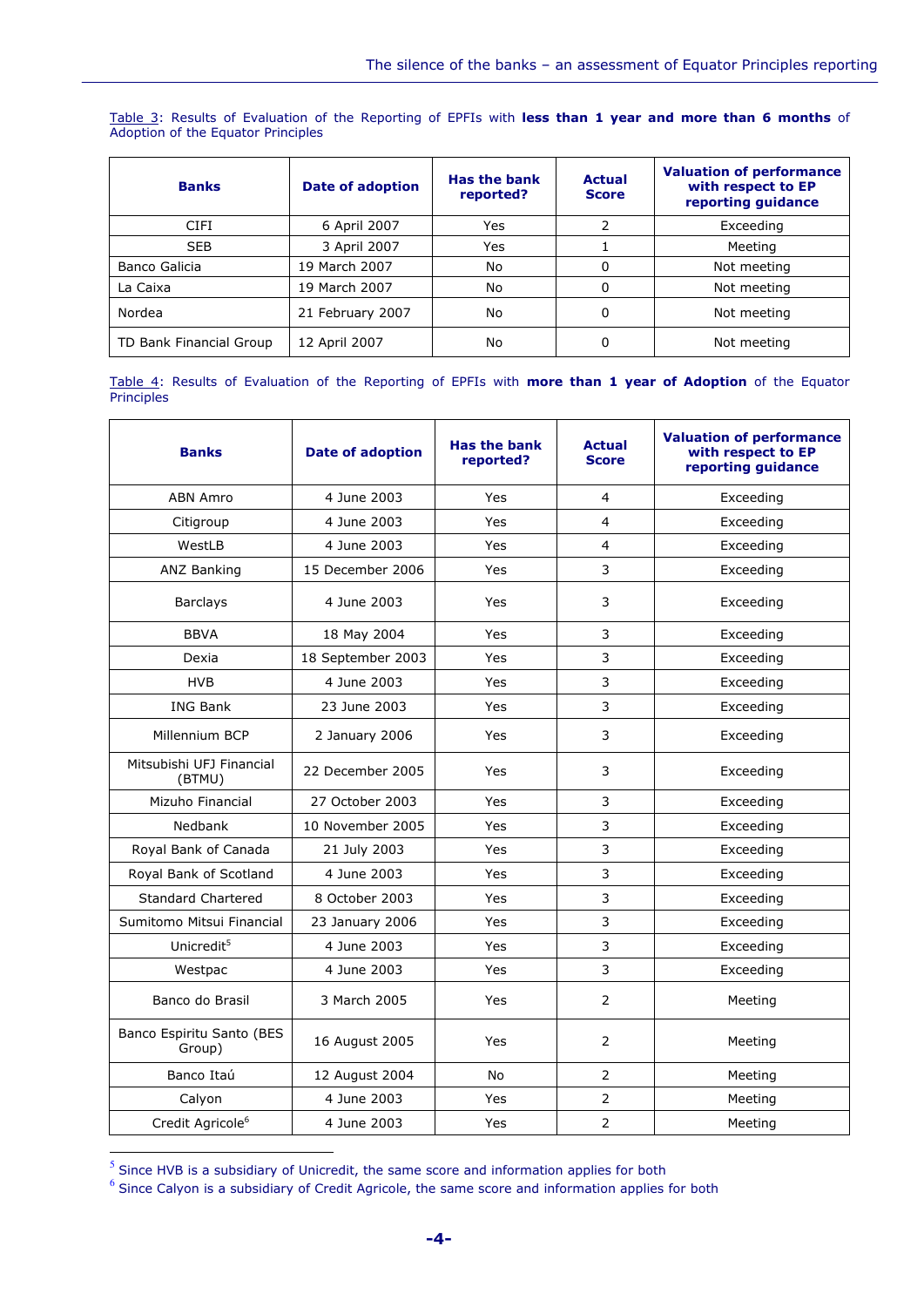| <b>Banks</b>               | <b>Date of adoption</b> | <b>Has the bank</b><br>reported? | <b>Actual</b><br><b>Score</b> | <b>Valuation of performance</b><br>with respect to EP<br>reporting guidance |
|----------------------------|-------------------------|----------------------------------|-------------------------------|-----------------------------------------------------------------------------|
| <b>EKF</b>                 | 14 May 2004             | Yes                              | $\overline{2}$                | Meeting                                                                     |
| <b>Fortis Bank</b>         | 17 February 2006        | Yes                              | $\overline{2}$                | Meeting                                                                     |
| <b>HSBC</b>                | 4 September 2003        | Yes                              | $\overline{2}$                | Meeting                                                                     |
| <b>KBC</b>                 | 27 January 2004         | Yes                              | $\overline{2}$                | Meeting                                                                     |
| Banco Bradesco             | 8 September 2004        | Yes                              | $\mathbf{1}$                  | Not meeting                                                                 |
| <b>BMO Financial Group</b> | 15 September 2005       | Yes                              | 1                             | Not meeting                                                                 |
| Credit Suisse              | 4 June 2003             | Yes                              | $\mathbf{1}$                  | Not meeting                                                                 |
| <b>FMO</b>                 | 19 October 2005         | Yes                              | $\mathbf{1}$                  | Not meeting                                                                 |
| Manulife                   | 11 May 2005             | Yes                              | $\mathbf{1}$                  | Not meeting                                                                 |
| Scotiabank                 | 18 January 2005         | Yes                              | $\mathbf{1}$                  | Not meeting                                                                 |
| Unibanco                   | 1 June 2004             | Yes                              | $\mathbf{1}$                  | Not meeting                                                                 |
| <b>Bank of America</b>     | 15 April 2004           | <b>No</b>                        | 0                             | Not meeting                                                                 |
| Caja Navarra               | 14 August 2006          | <b>No</b>                        | $\Omega$                      | Not meeting                                                                 |
| <b>CIBC</b>                | 3 December 2003         | <b>No</b>                        | $\Omega$                      | Not meeting                                                                 |
| Dresdner Bank              | 18 August 2003          | No.                              | 0                             | Not meeting                                                                 |
| $E+CO$                     | 30 October 2006         | <b>No</b>                        | $\Omega$                      | Not meeting                                                                 |
| <b>HBOS</b>                | 15 August 2006          | <b>No</b>                        | $\Omega$                      | Not meeting                                                                 |
| Intesa San Paolo           | 28 July 2006            | <b>No</b>                        | $\Omega$                      | Not meeting                                                                 |
| JP Morgan Chase & Co.      | 25 April 2005           | No                               | 0                             | Not meeting                                                                 |
| <b>MCC</b>                 | 29 July 2003            | <b>No</b>                        | $\Omega$                      | Not meeting                                                                 |
| Rabobank                   | 4 June 2003             | <b>No</b>                        | 0                             | Not meeting                                                                 |
| Wachovia                   | 26 October 2006         | <b>No</b>                        | $\Omega$                      | Not meeting                                                                 |
| Wells Fargo                | 12 July 2005            | No                               | 0                             | Not meeting                                                                 |

### Table 5: Summary of the Content of EPFIs Reporting

|                                     | <b>Content of the Reporting</b>  |                                                                       |                                                               |                                                                                                                                             |  |
|-------------------------------------|----------------------------------|-----------------------------------------------------------------------|---------------------------------------------------------------|---------------------------------------------------------------------------------------------------------------------------------------------|--|
| <b>Bank</b>                         | Description of<br>implementation | Category and<br>number of projects<br>reviewed (Minimum<br>reporting) | Category and number<br>of projects reviewed,<br>disaggregated | Disclosure of number of<br>projects independently<br>reviewed, exceptions, case<br>studies or dialogue with civil<br>society, NGOs and SRIs |  |
| ABN Amro Bank                       | Yes                              | Yes                                                                   | <b>Yes</b>                                                    | Yes                                                                                                                                         |  |
| ANZ Banking                         | Yes                              | Yes                                                                   | Yes                                                           | No                                                                                                                                          |  |
| Banco Bradesco                      | No                               | Yes                                                                   | No                                                            | No                                                                                                                                          |  |
| Banco do Brasil                     | Yes                              | Yes                                                                   | No                                                            | No                                                                                                                                          |  |
| Banco Espiritu Santo<br>(BES Group) | Yes                              | Yes                                                                   | No                                                            | No                                                                                                                                          |  |
| Banco Itaú                          | Yes                              | Yes                                                                   | No                                                            | No                                                                                                                                          |  |
| <b>Bank of America</b>              | No                               | No                                                                    | No                                                            | No                                                                                                                                          |  |
| <b>Barclays</b>                     | Yes                              | Yes                                                                   | Yes                                                           | No                                                                                                                                          |  |
| <b>BBVA</b>                         | Yes                              | Yes                                                                   | Yes                                                           | No                                                                                                                                          |  |
| <b>BMO Financial Group</b>          | Yes                              | No                                                                    | No                                                            | No                                                                                                                                          |  |
| Citigroup                           | Yes                              | Yes                                                                   | Yes                                                           | Yes                                                                                                                                         |  |
| Credit Agricole                     | Yes                              | Yes                                                                   | No                                                            | No                                                                                                                                          |  |
| Calyon                              | Yes                              | Yes                                                                   | No                                                            | No                                                                                                                                          |  |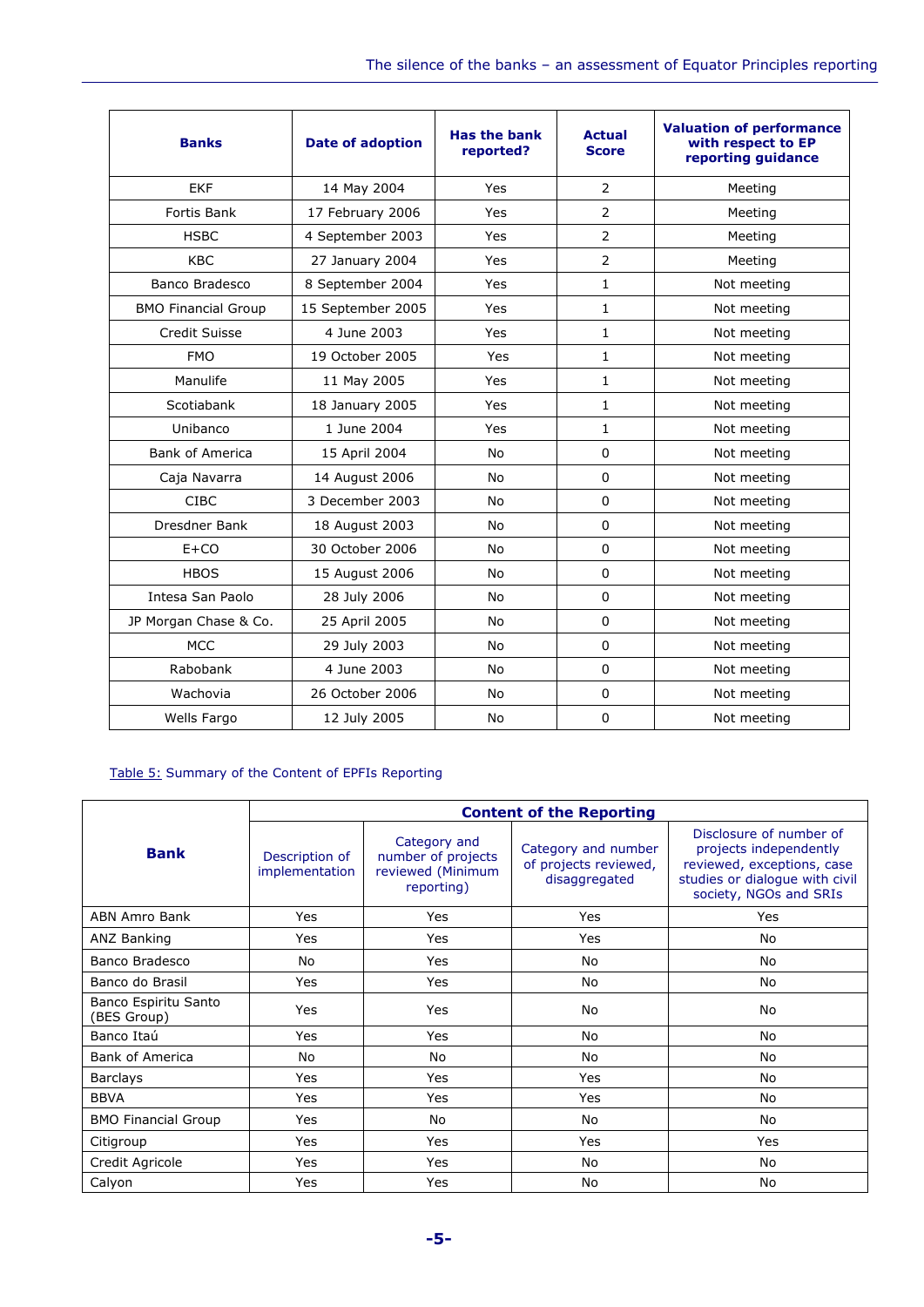|                                    | <b>Content of the Report</b>     |                                                                       |                                                               |                                                                                                                                             |  |
|------------------------------------|----------------------------------|-----------------------------------------------------------------------|---------------------------------------------------------------|---------------------------------------------------------------------------------------------------------------------------------------------|--|
| <b>Banks</b>                       | Description of<br>implementation | Category and<br>number of projects<br>reviewed (Minimum<br>reporting) | Category and number<br>of projects reviewed,<br>disaggregated | Disclosure of number of<br>projects independently<br>reviewed, exceptions, case<br>studies or dialogue with civil<br>society, NGOs and SRIs |  |
| Caja Navarra                       | No                               | No                                                                    | No                                                            | No                                                                                                                                          |  |
| <b>CIBC</b>                        | No                               | No                                                                    | No                                                            | <b>No</b>                                                                                                                                   |  |
| Credit Suisse                      | No                               | Yes                                                                   | No                                                            | No                                                                                                                                          |  |
| Dexia                              | Yes                              | Yes                                                                   | Yes                                                           | No                                                                                                                                          |  |
| Dresdner Bank                      | No                               | No                                                                    | No                                                            | No                                                                                                                                          |  |
| $E+CO$                             | No                               | No                                                                    | No                                                            | No                                                                                                                                          |  |
| <b>EKF</b>                         | Yes                              | No                                                                    | Yes                                                           | No                                                                                                                                          |  |
| <b>FMO</b>                         | Yes                              | No                                                                    | No                                                            | No                                                                                                                                          |  |
| <b>Fortis Bank</b>                 | Yes                              | Yes                                                                   | No                                                            | No                                                                                                                                          |  |
| <b>HBOS</b>                        | No                               | No                                                                    | No                                                            | No                                                                                                                                          |  |
| <b>HSBC</b>                        | Yes                              | Yes                                                                   | No                                                            | No                                                                                                                                          |  |
| <b>HVB</b>                         | Yes                              | Yes                                                                   | Yes                                                           | No                                                                                                                                          |  |
| <b>ING Bank</b>                    | Yes                              | Yes                                                                   | Yes                                                           | No                                                                                                                                          |  |
| Intesa San Paolo                   | No                               | No                                                                    | No                                                            | No                                                                                                                                          |  |
| JP Morgan Chase & Co.              | No                               | No                                                                    | No                                                            | No                                                                                                                                          |  |
| KBC                                | Yes                              | Yes                                                                   | No                                                            | No                                                                                                                                          |  |
| Manulife                           | No                               | No                                                                    | No                                                            | Yes                                                                                                                                         |  |
| <b>MCC</b>                         | No                               | No                                                                    | No                                                            | No                                                                                                                                          |  |
| Mitsubishi UFJ Financial<br>(BTMU) | Yes                              | Yes                                                                   | Yes                                                           | No                                                                                                                                          |  |
| Mizuho Financial                   | Yes                              | Yes                                                                   | Yes                                                           | <b>No</b>                                                                                                                                   |  |
| Millennium BCP                     | Yes                              | No                                                                    | Yes                                                           | Yes                                                                                                                                         |  |
| Nedbank                            | Yes                              | Yes                                                                   | Yes                                                           | No                                                                                                                                          |  |
| Rabobank                           | No                               | No                                                                    | No                                                            | No                                                                                                                                          |  |
| Royal Bank of Canada               | Yes                              | Yes                                                                   | Yes                                                           | No                                                                                                                                          |  |
| Royal Bank of Scotland             | Yes                              | Yes                                                                   | Yes                                                           | No                                                                                                                                          |  |
| Scotiabank                         | Yes                              | No                                                                    | No                                                            | No                                                                                                                                          |  |
| Standard Chartered                 | Yes                              | Yes                                                                   | Yes                                                           | No                                                                                                                                          |  |
| Sumitomo Mitsui<br>Financial       | Yes                              | Yes                                                                   | Yes                                                           | No                                                                                                                                          |  |
| Unicredit                          | Yes                              | Yes                                                                   | Yes                                                           | No                                                                                                                                          |  |
| Unibanco                           | No                               | Yes                                                                   | No                                                            | No                                                                                                                                          |  |
| Wachovia                           | No                               | No                                                                    | No                                                            | No                                                                                                                                          |  |
| Wells Fargo                        | No                               | No                                                                    | No                                                            | No                                                                                                                                          |  |
| WestLB                             | Yes                              | Yes                                                                   | Yes                                                           | Yes                                                                                                                                         |  |
| Westpac                            | Yes                              | Yes                                                                   | Yes                                                           | No                                                                                                                                          |  |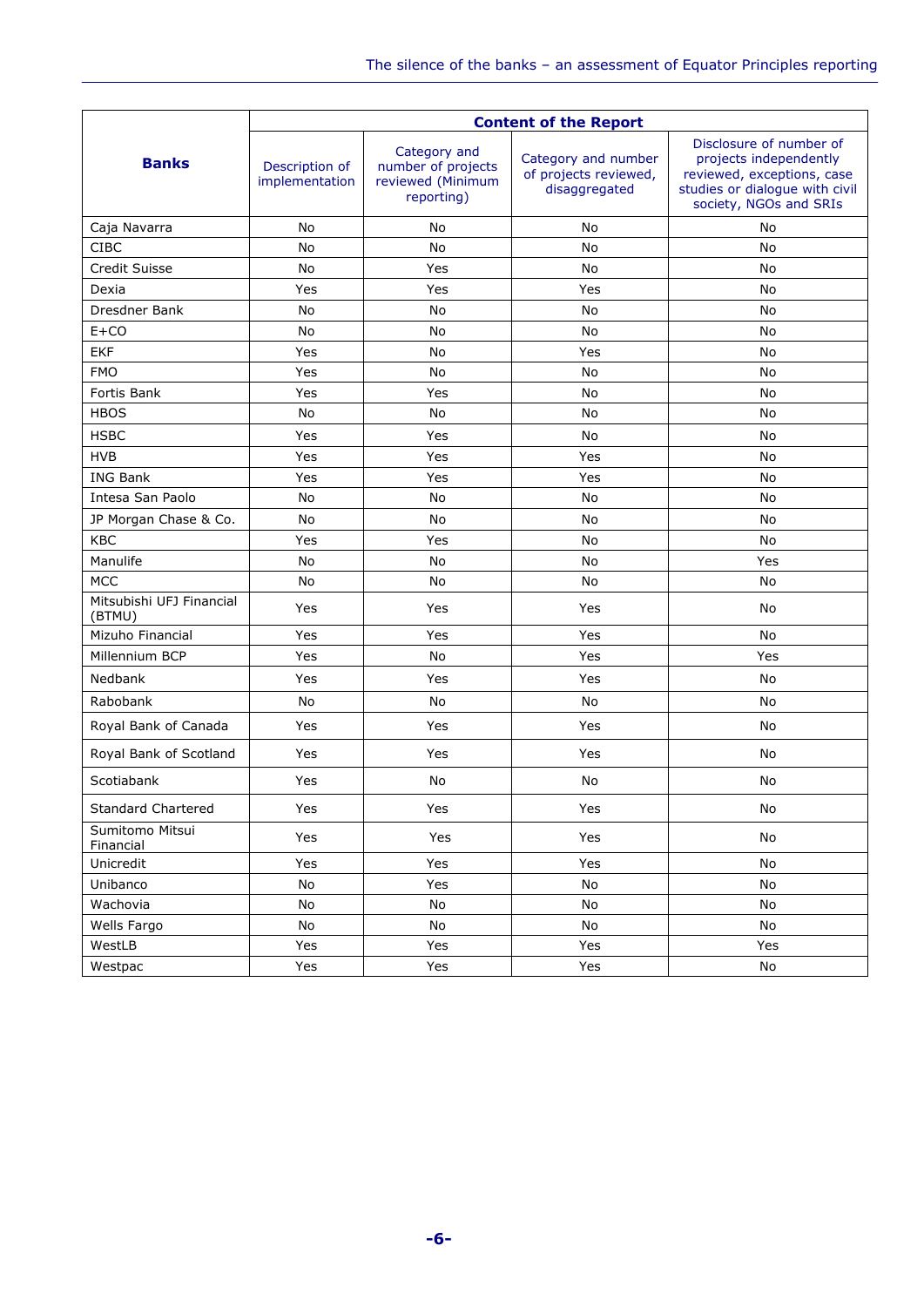### 4. Observations based on scoring

#### EPFIs with less than 1 year of adoption

Only one of the EPFIs with less than one year of adoption reported on the implementation of the Equator Principles. One other EPFI reported on the different projects for the past year (presenting names and environmental assessments) but not on the implementation of the Equator Principles itself. The rest of the EPFIs in this category did not report on the implementation of the Equator Principles or the efforts to implement them or on their application. EPFIs with less than one year of adoption represent 19% of the total EPFIs.

#### EPFIs with more than 1 year of adoption

Of the 47 EPFIs that have adopted the EPs more than one year ago, 9 institutions (19%) met the minimum requirements and 19 (40%) exceeded them.

19 institutions (40%) did not meet the minimum requirements. Of these EPFIs that did not meet the requirements, 7 did report and 12 did not report at all.



### 5. Towards full transparency

Although BankTrack welcomes the new EP2 reporting obligation, the EP's minimum disclosure requirement falls short of what is needed to provide communities and other external stakeholders with data that allow for an independent assessment of the proper implementation of the EPs, and to ensure accountability for the initiative as a whole. To meet this objective, essential for a voluntary initiative such as the Equator Principles, would require bringing the reporting guidelines way beyond what is currently prescribed and also include project level information. As we have recommended in the past, transparency and disclosure should cover the following: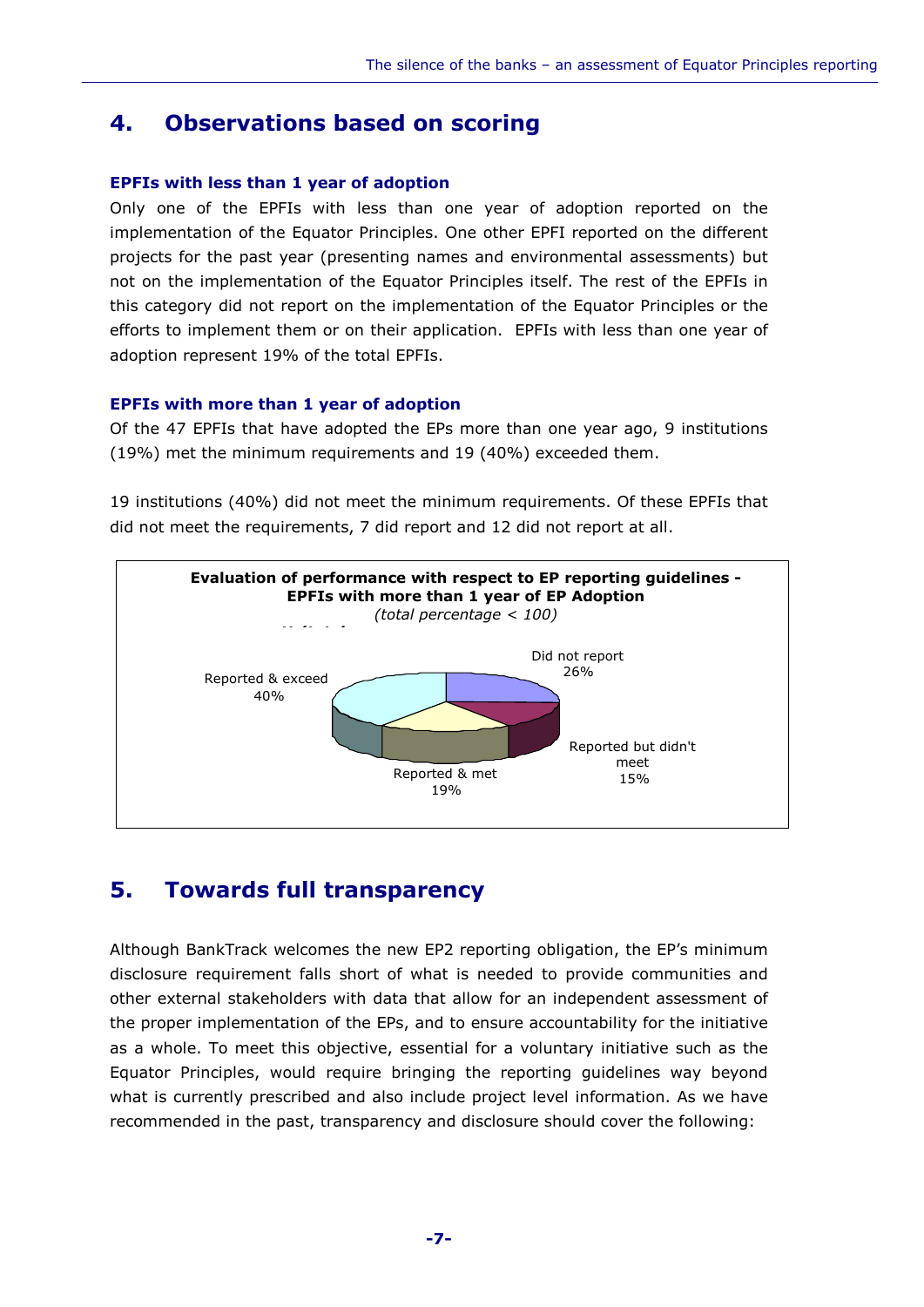#### Performance data

Currently, the EPs only require very limited disclosure of performance data, (e.g. information relating to the scope of EP application). BankTrack recommends that EP banks be required to report not only on the categorization for each project screened, but also on the number of projects rejected on EP related environmental and social concerns, an explanation of any deviations from standards, information about loans suspended or called in due to non-compliance with EP prescribed environmental and social requirements, and a breakdown of core business activities by sector and region.

### Process data

BankTrack recommends that information on banks' processes and systems in place to implement the EPs be part of the mandatory EP reporting requirement.

#### Project-level data

Notably, the EPs do not require banks to disclose project-level information that could be of particular use for affected communities. For Category A projects, banks should concisely clarify in one paragraph what information the client is required to publicly disclose, and when it should be released.

Banks should also release, upon request, the following documentation:

- 1. the full Social Environmental Assessment (SEA) and any non-confidential project-related information, including information on the purpose, nature and scale of project and any risks to and potential impacts on communities;
- 2. supplementary documents that are part of the SEA or SEA process but developed in parallel to or supplemental to the SEA (e.g. oil spill response plans; emergency response plans; resettlement plans; environmental and social consultants' reports that the banks generate or require clients to generate).
- 3. both draft and final Action Plans;
- 4. bank-generated and third-party-generated reviews, monitoring and compliance reports developed under Principle 7 and Principle 8(c);
- 5. environmental and social loan covenants developed under Principle 8; and
- 6. draft and final decommissioning plans developed under Principle 8(d).

As suggested in BankTrack's February 2005 meeting with the EP banks, clients should be notified that such environmental and social documentation could be subject to public disclosure; confidential business information should therefore be redacted or separated from these materials.

EPFIs are further advised to develop a online reporting model that would provide both EPFIs and project sponsors with guidance to applicable reporting requirements